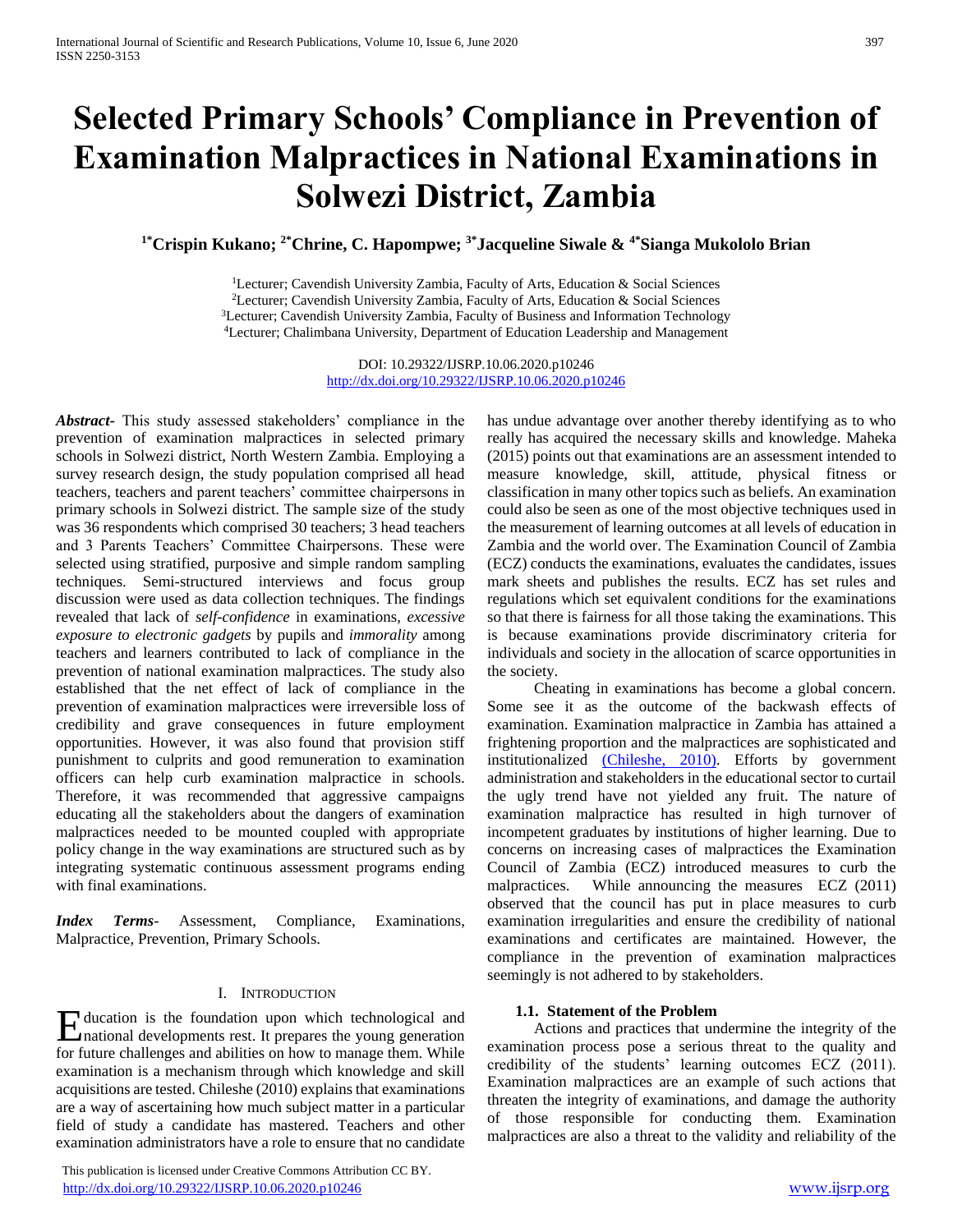education system. They are harmful not only to the moral development, but also the intellectual development of learners. Examination malpractices are a serious and growing problem in Zambia. They have become widespread to the extent that there is virtually no examination without incidences of malpractice (Chileshe, 2010). Statistics stipulate that 315 cases were recorded in the 2012 grade 12 examinations compared to 267 cases in 2011 countrywide. As a result, some candidates had their results nullified. Despite the nullification of the results, those who were alleged to have assisted the cheating candidates were never pursued (ECZ, 2011). On the other hand, the Examination Council of Zambia (ECZ) in its 2016 briefing noted that Three Hundred and Ninety Eighty (398) cases of examination malpractices were reported. Of this number, Two Hundred and Twelve (212) were reported for the 2016 examinations and One Hundred and Eighty-Six (186) were reported for the General Certificate of Education (GCE) in 2016 examinations. The examination body noted that the malpractices in the 2016 examination year ranged from smuggled un-authorized material, assistance during the examinations, having prior knowledge of the examination and copying (ECZ, 2017). There are rules, guidelines and regulations by the Examinations Council of Zambia (ECZ) in place to prevent the occurrence of examination malpractices whether by candidates or examination officers but there seems to be lack of compliance to enforce the same especially at school levels. This necessitates the need to assess the levels of compliance in examination malpractice prevention by stakeholders at school levels.

# II. LITERATURE REVIEW

 Chileshe (2010) points out that Zambia's education is haunted with examinations leakages. This view is in agreement with Maheka's (2015) argument that cheating in examinations is not new in Zambian schools and incidences of examination malpractices in schools have become a major problem. Over the years the system evolved based on examination as a means of selecting a few Zambians to access other opportunities. Furthermore, increased pressure from the community on pupils to perform better in academics regardless of their abilities and academic history encourage examination malpractices (Chileshe, 2010). Parents, guardians, teachers, and friends want to see their wards get good marks during the initial years of their education in the hope that they would go to college or universities and get high paying jobs.

 Eunice et al.(2014) conducted a study on 'Effectiveness of Examination Handling and Distribution Procedures in Curbing Malpractices in Secondary Schools in Eastern Province, Kenya'. The study sought to determine the effectiveness of the examination handling and distribution procedures in addressing the examination malpractices. A sample size of 511 subjects was involved in the study. The study was conducted using descriptive survey research design. Reliability of instruments was determined using Cronbach coefficient alpha method. The study established that the management of the examinations was dominated by the male gender. Handling and distribution of examinations was blamed for examinations malpractices. The researcher recommended training for all personnel involved in the management of the examinations

 Additionally, Oluyomi (2016) conducted a study on 'Pragmatic Techniques of Curbing Examination Malpractices in Secondary Schools in Nigeria'. Annually, the West African Examinations Council (WAEC) withholds and cancels thousands of students' results as a result of examination malpractices. Causes of examination malpractices were traced to students, teachers, parents and examination officers. Low intellectual ability, poor attitude to learning, peer pressure, crave for dishonest gains, parental pressure and laxity on external supervisor's part are some specific causes. The resultant effects include loss of credibility of certificates and blacklisting of schools. Recommendations were made on pragmatic ways of curbing the menace. These include personal determination, values education training, orientation for parents, use of computer-based tests and biometric verification.

 Furthermore, Chinyere (2014) conducted a study on 'Curbing Examination Malpractices in West African Senior School Certificate Examinations in Nigeria'. The study assessed whether a student merits being promoted to another level. In industries, experts in human relations and employment bureau utilize tests in reaching a decision as to the employment of an individual. Despite the strategic importance of examination or test taking for diagnostic placement, classification and quality control in Nigerian institutions, the integrity and credibility of public examinations have been greatly eroded and corrupted with increasing incidence of examination malpractice, trends in examination malpractice in Nigeria, forms of examination malpractice, causes of examination malpractice, efforts made to eradicate examination malpractice and some recommendations were made. The study concluded by pointing out the following as curbing strategies: appointment of renowned clergies as invigilators and supervisors, empowerment of teachers, less emphasis on certificates and paper qualification, moral upbringing of children, creation of learning friendly environment in schools, employment of qualified teachers at all levels of education and planting of secret cameras in the examination halls. Chinyere (2014) further states that Indian education authorities rusticated 600 high school students for cheating during examinations and educational authorities in eastern India took decision to expel the students after images of family relatives and friends, scaling the walls of a school examination center to pass notes to candidates were broadcast on local television.

 On the other hand, Adams et al. (2013) conducted a study on 'Stakeholders' Role in Curbing Examination Malpractice in Nigeria'. This study looked into the roles of some stakeholders in effectively curbing examination malpractices in Nigeria. Examination as an instrument for decision-making, always create fear and anxiety in the heart of the candidates and other stakeholders, a major reason, why some candidates and some other stakeholders engage in examination malpractices. To eradicate this menace in our examining system, all stakeholders must jointly fight against examination frauds. The suggested roles of the stakeholders eliminating this menace are: the government should introduce effective and comprehensive legislation, provide stringent penalties against the use of unfair means in examinations. The government should also ensure that anybody caught in the act of examination malpractices is adequately punished irrespective of his or her status or position in society. The various examining bodies should collaborate to build large examination halls across the nation. They should also collaborate with communities,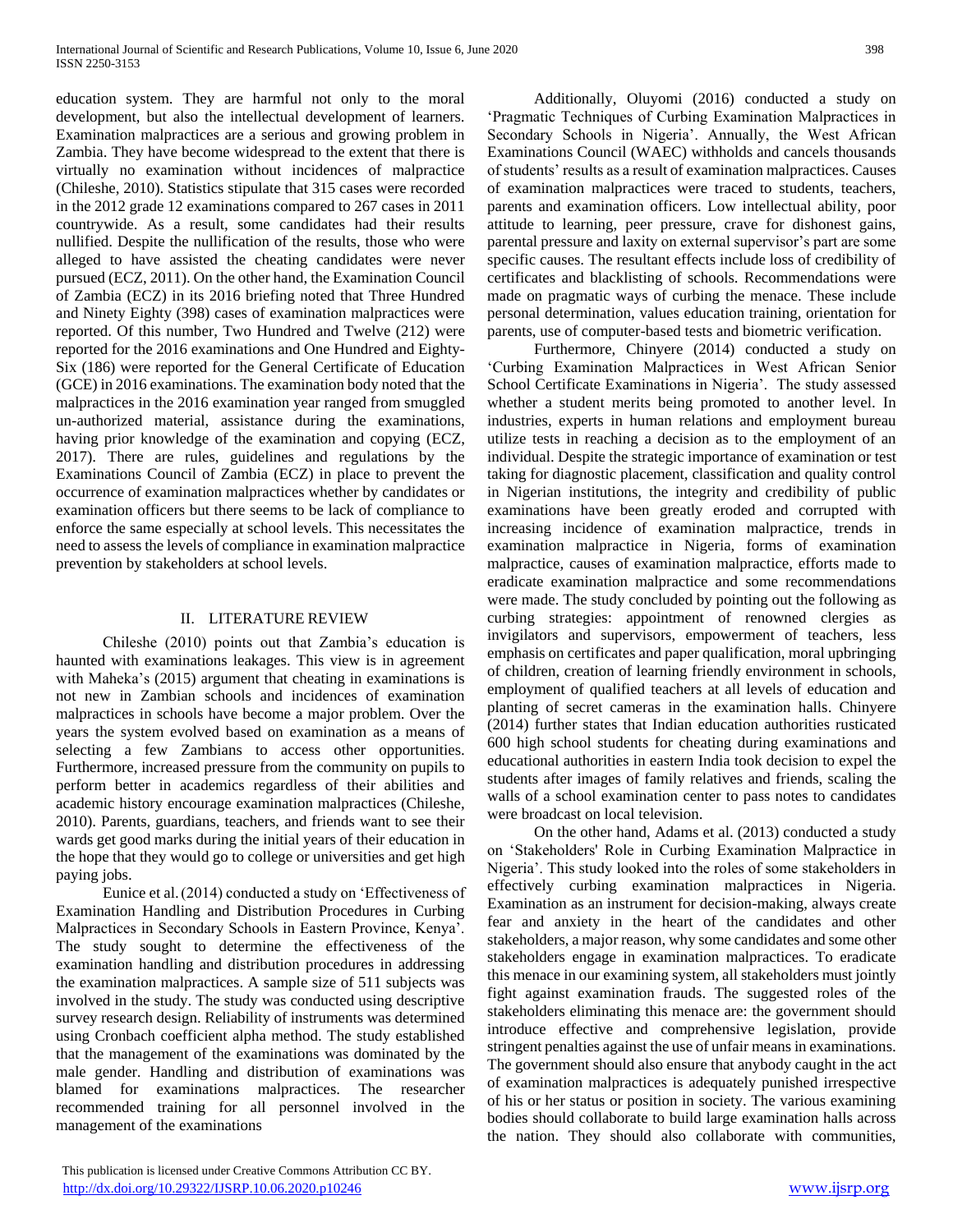government, and corporate bodies in building large examination halls. Teachers should ensure that they adequately cover the syllabi, work to their conscience by ensuring that they attend school and classes regularly and endeavor to bring the content of the study to real life situation with the use of relevant teaching materials. Parents should provide all the necessary materials including textbooks that will help improve students' performances, pay unscheduled visits to their children to ascertain whether they are making progress or not. It was equally suggested that parents/guardians should establish a positive parent child relationship with their children for the progress of their wards.

 Achio, Ameko and Kutsanedzie (2012) conducted a study on 'concerns on issues of examination malpractices a case study of Accra polytechnic: Examination malpractice contravenes the rules and regulations set by examination bodies'. This research looked at the forms, the factors and key players in examination malpractices, as well as the consequences and measures to combat this menace. Administering of questionnaires using random sampling, and analysis of collected data were done. 90 out of the 96 sampled-staff in Accra Polytechnic responded. Results revealed that most of the leakages came from candidates' peers (66.7 %). The common forms of examination malpractice included writings on items (100%) and on candidates' bodies (83.3 %). From 2000 to 2011 the various forms of examination malpractices increased from 5 to 12. About 37 % of the respondents had ever been involved in a malpractice; and 94.5 % confessed that examination malpractice is bad. There was no correlation between the ages or gender and involvement in examination malpractices. As students become more confident in their abilities to do well in their examination, their need for cheating would be reduced. With the high proportion of students who currently cheat, the examinations suffer from lack of validity because high scores could indicate either high ability or having sophisticated cheating procedures, less examination malpractice would then increase the validity of the examinations because students who perform well on the examinations would be the students who would have the highest ability.

 Iqbal, Muhammad and Jangrai (2012) conducted a study on 'Teachers' Perception Regarding Malpractices used in Examinations in Urban areas of District Peshawar'. The study aimed at investigating factors associated with malpractices used in Secondary School Certificate Examination in the Urban Areas of District Peshawar. The main objectives of the study were to gather information from teachers about various cheating techniques used in examinations and know main factors that force students to cheat in examinations. Twenty (20) educational institutions for boys, including public and private, were purposively selected from urban areas of District Peshawar for the data collection. Questionnaires were distributed among 60 teachers of sampled High and Higher Secondary Schools in order to collect data. Majority of the respondents agreed to the fact that students usually use small chits as cheating technique in S.S.C. examination as they considered it safer and easier to hide from the examination conducting staff. The study further showed that the board officials, colleagues of the duty staff (examination conducting staff), fear of stopping of annual increments, pressure from the higher authority, poor standard of teaching, parents, and well reputation of institutions were key factors responsible for cheating in Secondary School Certificate Examination in urban areas of district

 This publication is licensed under Creative Commons Attribution CC BY. <http://dx.doi.org/10.29322/IJSRP.10.06.2020.p10246> [www.ijsrp.org](http://ijsrp.org/)

Peshawar. An encouraging aspect of the study is also that the principals of the institutions were not involved in this unfair activity.

# III. RESEARCH DESIGN AND METHODOLOGY

 The aim of this study was to assess stakeholder's compliance in the management of examination malpractices in selected primary schools of Solwezi District. To this end, this study adopted a qualitative research design because it allows human beings make sense of their experiences, design the process of meaning and explain how they interpret their lived experiences (Merriam, 2009). It also empowers the researcher, as in this study, to be the primary instrument for data collection and analysis (Creswell, 2009). Precisely, a descriptive survey design was used incorporating interviews and focus group discussions (FGD) as data collection tools. These data collection techniques allowed for triangulation, ensured validity and trustworthiness of the investigation (Flick, 2014). In line with the argument that using only one focus group discussion leads to inhibition of acquiring the much needed alternative views in relation to the subject under investigation (Nieuwenhius, 2007), data were collected from three six-member focus groups. It involved obtaining information concerning the current status of a phenomena to describe 'what exists' with respect to variables or condition in the situation (Cohen et al, 2012) and understanding of human activities (McMillan & Schumacher, 2010). Such understanding is not pursued as an end in itself but as a means to an end in highlighting significant problems thus improve on practice. This is in agreement with the aim of this study and justifies the use of this design. Purposive sampling was considered appropriate as all three schools had similar experiences. The assumption was that their knowledge on examination malpractice was comparable. The sample comprised three head teachers of selected primary schools, 30 teachers and 3 members of the PTC. The number of malpractices per school were used as a basis in selecting the school. Thirty (30) teachers were picked at random. Lottery draws were used to get a wider representative sample of participants and everyone with similar characteristics in the sample had an equal chance for being selected. To achieve this, a list of all teachers in three selected schools were generated using each school staff establishment. From the lists, stratification and simple random sampling were used as techniques to obtain 10 teachers per school to add to the 30 sample size. Pieces of papers were numbered from one up to the last number of teachers per school then folded and thoroughly mixed in a box. Raffle draw was conducted in which only those who picked numbers 1 to 10 constituted the sample per school. This sampling method was significant in this research because it gave every teacher in the selected schools an equal opportunity to be picked (Patton, 2015).

 Data was analysed using computer assisted qualitative data analysis software (CAQDAS) as well as Tesch's open coding method (Vogt et al, 2014:26). This approach involved the use of inductive processes of examining, categorizing, and comparing, synthesing and interpreting data for credible explanations in addressing the major aim of this investigation. These categories were given names derived from the actual terms used by the participants (Saunders et al., 2007). From emergent categories, sub-categories were further recognized and defined. This method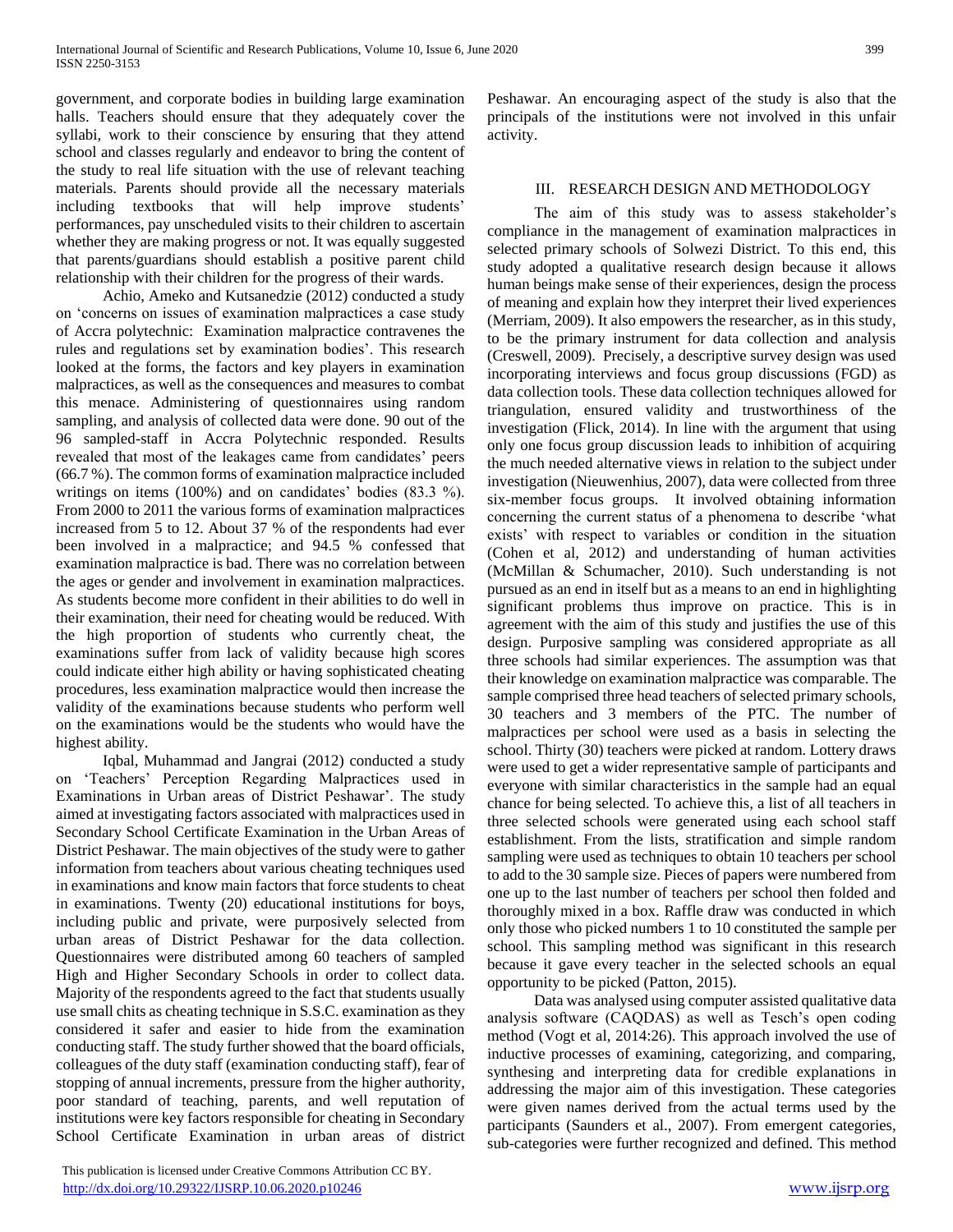is in line with the view that qualitative data analysis is basically an inductive process of dividing data into groups and determining the meaning of each group of sentences for plausible explanations (Creswell, 2012).Ethical considerations were given effect by seeking permission to conduct the study from the North Western Province Education Office and undertaking to maintain anonymity, confidentiality, beneficence, informed consent and privacy regarding the participants and their schools. The aim of the study was explained to the participants and they were informed that should they feel uncomfortable during the interviews they were free to withdraw (Delport et al, 2016).

# IV. FINDINGS

 The analysis of data produced the following broad themes: lack of self-confidence in examinations, excessive exposure to electronic gadgets and immorality among teachers and learners. For ease of discussion, these major themes are presented separately below.

## *1.2. Lack of self-confidence in examinations by Candidates*

 All respondents indicated that the examinations were set based on the content of the syllabus covered by learners in the academic year. None of the respondents knew whether the syllabus was adequately covered to consider learners ready for examinations. Ironically, all the respondents who participated in the study also did not know whether the learners who had passion for school have high self confidence in the examinations both local and national examinations. One respondent remarked: *Examination malpractice is common in schools because a lot of learners lack self confidence in writing examinations without cheating.* This view was consolidated by another respondent who remarked that learners were not serious with their education as it used to be in the colonial times a trend that has caused the increase in examination malpractice in schools. In a similar vein, the teachers that were interviewed expressed similar views with the head teachers that learners lacked self confidence in examinations because most of the learners are never ready for examinations in schools. The study revealed that in principle learners who had passion for school have high self confidence in the examinations both local and national examinations but in practice most of the learners are never ready for examinations in schools.

# *1.3. Excessive exposure to electronic gadgets*

 Virtually all the respondents indicated that technological advancement has contributed to efficiency and effectiveness in the provision of education. Although the study found that advancements in technology has positively contributed to education, only a minority of the respondents indicated that technological exposure has robbed them time to concentrate on study. In this regard, one respondent remarked:

- Learners in most of the homes don't study, where ever you go you only see children playing with the phone.
- Learners have little time to study but devotes more time to play with various gadgets such as phone, video games, and computers.

 Clearly, if parents and teachers devised strategies to encourage learners to study and prepare for examinations, there would be reduction in malpractice. The most predominant reason majority of respondents cited as reason for lack of quality time for study was the excessive use of gadgets. Majority of respondents indicated that learners have stopped using libraries in schools and claim gadgets to be their libraries. However, it was further revealed that instead of studying using their gadgets, learners spend more time on YouTube watching videos and on face book and WhatsApp chatting.

 In view of the above reasons and a wide use of technology gadgets by learners, the majority of respondents revealed that learners lacked self confidence in examinations because most of the learners are never ready for examinations in schools. This gives credence to the perception of the majority of the interviewed respondents that learners in most schools have a common trend of not being ready for examinations because of excessive exposure to the use of gadgets.

# *1.4. Immorality among teachers and learners*

 What appeared as the main barrier to effective management of examinations is the general despondency of the respondents regarding challenges posed by the teacher –learner relationships which are a common feature in most schools. This has also contributed to learners not putting much effort in their studies. Not a single respondent felt there was anything they could do, especially in discouraging teachers from interacting with learners in their schools. The study revealed that many are times when learners fall in sexual relationship with teachers who plague to pay sexual favors with some learners in exchange with examination leakages. Common statements that were expressed are reflected in the following remarks:

- Some male teachers fall in love with the girl children and demand sexual favours in exchange with examination leakages.
- When such arrangements occur, learners tend to be lazy in studying with assurance that they will be given examination leakages by the friend teachers.
- Some teachers sell leaked examination papers to children who come from well-to-do families. They then share with other colleagues and friends.

 Over all, the findings of the study revealed that peer pressure, laziness and inadequate preparation, ease of access to leaked examination materials, corruption, over enrolment in schools, fear of failure, spoon feeding mentality, examination oriented teaching were some of the factors that affect compliance in the management of examinations malpractice.

# V. DISCUSSION OF FINDINGS

 The study revealed that the factors that contribute to examination malpractices in primary schools are essentially laziness, inadequate preparation, and poor remuneration for teachers, school administrators and education officials. The above factors tally closely with the findings of Ivowi (1997) in Nigeria. The same study also revealed the following as the nature of Examination Malpractices: smuggling answers into the examination room, teachers aiding pupils, leakage, copying,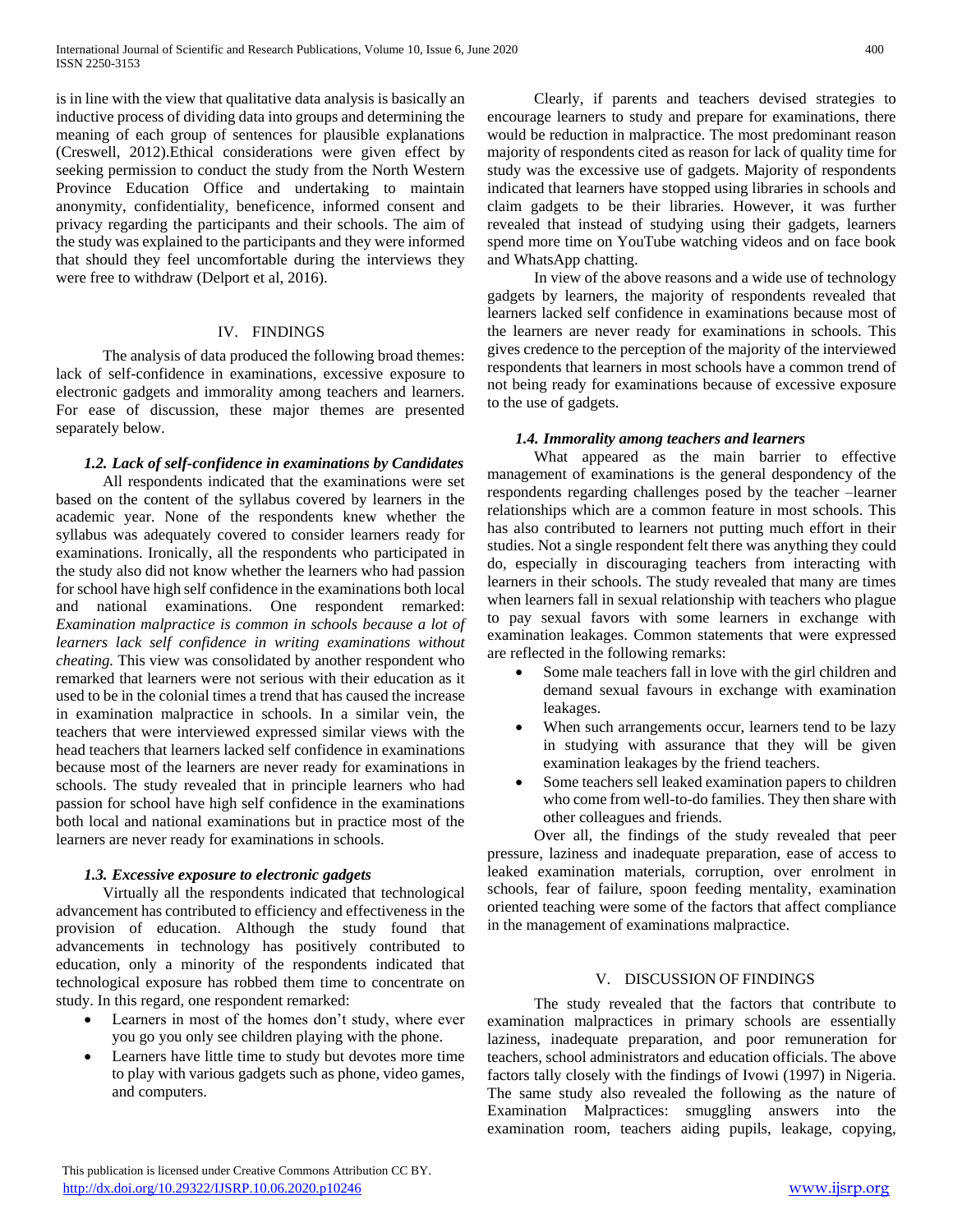substituting answers, impersonation, inflating marks for practical's and projects, supply of extra answer sheets by teachers, favoritism and carelessness in marking by teachers.

 Parental pressure is also a factor that all the respondents in the research agreed as being significant in leading to examination malpractices. This factor is quite complex in that it is governed by multi-faceted motives. Firstly, most parents are aware that a lot of candidates engage in examination malpractices. With this awareness, these parents would not wish their own children to be disadvantaged by their peers` seemingly excellent but fraudulent results. The respondents also contended that some parents had an almost obsessive desire for their children to attain what they themselves failed to achieve. This category of parents are prepared to go to any length, including sponsoring examination malpractices to ensure that their children obtain excellent results and then bask in the reflected glory. To the parents who engage in these immoral acts, the fact that their children may be capable of attaining good results unaided by leakages etc. is immaterial. It is unanimously believed by all the respondents that the over emphasis on academic results by both the government and society has created a highly competitive environment in the whole education sector. This inevitably creates pressure to excel which may lead to the use of unacceptable methods and illegal practices, sometimes with the full knowledge of education officials and school administrators. All the respondents agreed that the practice of examination oriented teaching does contribute significantly to examination malpractices. This approach to teaching totally disregards the need for the candidate to attain a deep understanding of the content of the subjects. The teachers instead focus on guessing or calculating the likely questions that may come in the examinations. This compels the teachers, in their quest to cover all the likely questions, to engage in examination malpractices.

 The habit of cheating also does not spare intelligent pupils because genuinely studying to obtain better results is, without exception, very demanding hence most pupils succumb to the lure of cheating. This situation impacts negatively on the academic progress of the pupils such that they are hardly ever ready for examinations, forcing them to seek other means, often illegal, to make up. Majority of respondents pointed out that fear of failure, which affect both pupils and teachers is a serious factor leading to examination malpractices. This arises due to a number of factors, the most prominent being the inherent desire in a human being to succeed. Each pupil looks forward to a successful career with a well-paying job. Pride also causes fear of failure. In order not to be viewed as a failure by friends and relatives some pupils will go to any length to succeed in examinations. Even if it means engaging in examination malpractices just to preserve their reputation among peers and relatives.

 As for the teachers, in order to avoid the shame of being an under performer, they do engage in examination malpractices. Stakeholders believe poor quality teaching, often leading to failure to complete the syllabus, leads to examination malpractices. The quality of teaching is negatively affected by inadequate facilities, which is the norm in most public schools. Teachers who fail to meet up to the authorities` required standard for getting a reward end up employing other desperate means, often illegal, to boost the performance of their candidates. The issue of limited places in institutions of higher learning, resulting in only a certain

 This publication is licensed under Creative Commons Attribution CC BY. <http://dx.doi.org/10.29322/IJSRP.10.06.2020.p10246> [www.ijsrp.org](http://ijsrp.org/)

percentage of pupils who pass to proceed to higher levels, is a view advocated by the pupils as a catalyst for examination malpractices.

# VI. CONCLUSION

 The effects of examination malpractices according to the research findings were promotion of laziness, compromised education system in the country, misleading results, national underdevelopment, encourages corruption, absenteeism by pupil's increases, pupils lose self-confidence and finally pupils lose respect for higher authorities. This study revealed that staff and students believe that examination malpractice and fraud is not a major problem among higher education institutions. The respondents highlighted that the major causes of examination malpractice in primary schools could be fear of failure, inadequate teaching and learning materials and inadequate preparation for examinations. The most serious effects of examination malpractice are increase in the production of half-baked graduates, lowering of academic standards and lack of confidence in the academic certificates. Other effects include breeding of a generation of fraudsters and other social vices and the discouragement of hard work among students.

#### VII. RECOMMENDATIONS

 The proposed measures to curb examination malpractices were also inferred from the responses in the interviews. The measure to help compliance in examination malpractice prevention could be provision of measures such as extra security, use of hi-tech methods, for example surveillance cameras to monitor the goings on in the examination rooms; measures to educate masses on dangers of examination malpractices; measures to upgrade school standards all round i.e. infrastructure, surroundings in general and teaching quality; the efficient management of the examination process and finally the government, through the education system, not to rely only on final examination results but to consider introducing continuous assessments as part of final score and also to introduce more practical subjects. This study has successfully re-affirmed the findings by other researchers, as contained in the literature reviews of various countries. There appears to be a distinct paradigm in all the cases, revealing a corrupt system which is self-sustaining because some of the people expected to guard against the vice were also beneficiaries directly or indirectly.

#### **REFERENCES**

- [1] Achio, S, Ghana and Ameko, E, Kutsanedzie G. (2012). Concerns on Issues of Examination Malpractices A Case Study of Accra Polytechnic: Natural & Applied Sciences: Vol. 3, No. 2, September 2012.
- [2] Adams O. U. Onuka and Esther O. Durowoju. (2013). Stakeholders' Role in Curbing Examination Malpractice in Nigeria. Institute of Education, University of Ibadan, Ibadan, Nigeria: International Journal of Economy, Management and Social Sciences, 2(6), 342-348.
- [3] Chileshe, M. (2010). www.zambian-economist.com/2010/08/culture ofleakages-in-Zambiahtml.Accessed on December 15, 2018.
- [4] Chinyere, A, O. (2014). Curbing Examination Malpractices in West African Senior School
- [5] Certificate Examinations in Nigeria. International Journal of Scientific & Engineering Research, Volume 5, Issue 6.